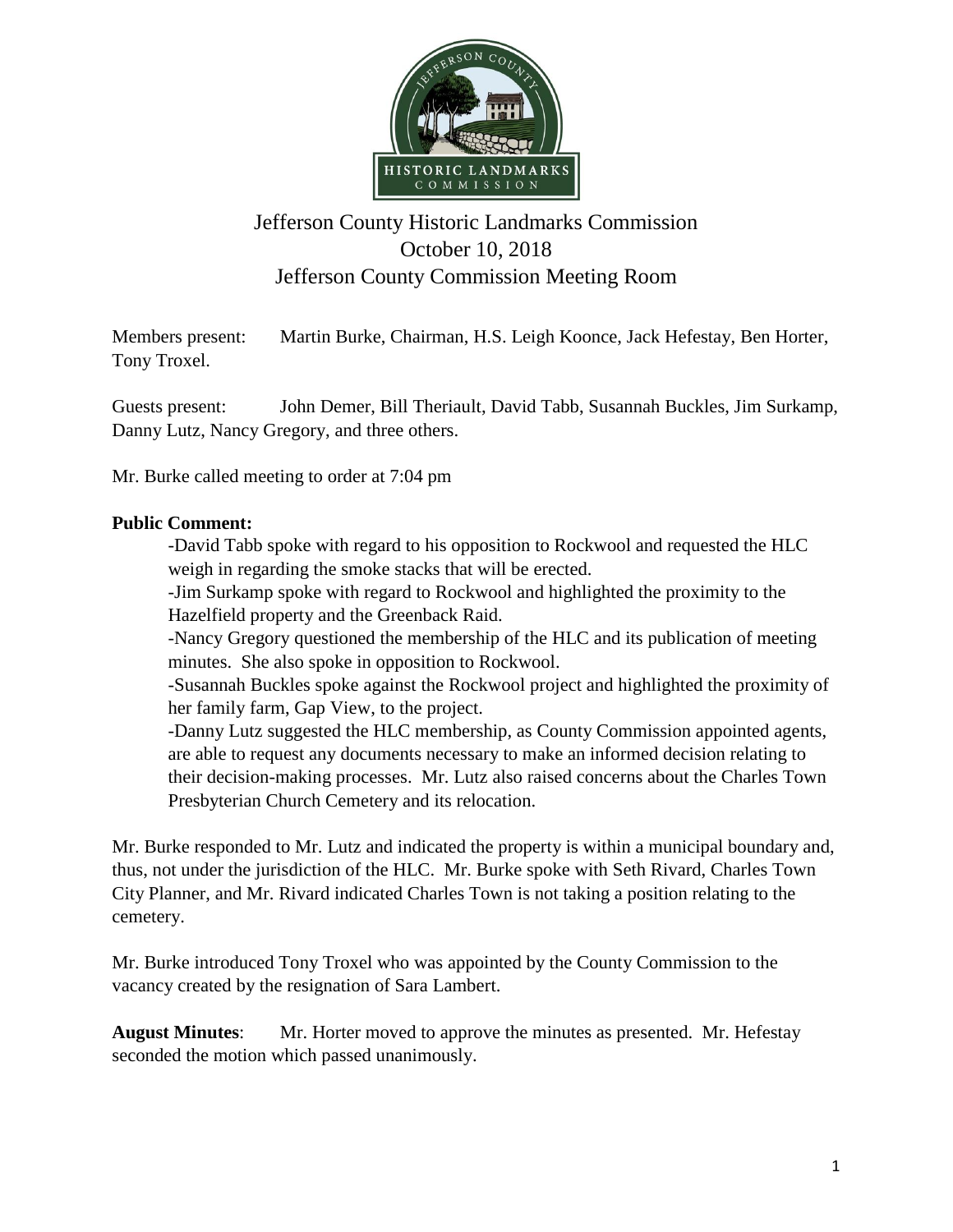**Treasurer's Report:** Mr. Hefestay reported the balance as \$19,754.51. Mr. Burke reminded the HLC that \$12,000 of that fund is set aside to remove a structure on the Shepherdstown Battlefield land.

Mr. Burke requested permission to purchase a tarp to be used at the Halltown Chapel. Mr. Tabb indicated he will be happy to donate one. No action was taken.

**Declaration of all National Register Historic Landmarks as Jefferson Co. Historical Landmarks:** Mr. Burke reported several National Register Landmarks were never declared Jefferson County Historic Landmarks. The number is approximately 16 or 18. Mr. Hefestay moved to declare all National Register Historic Landmarks as Jefferson County Historic Landmarks, with the permission of the property owners. Mr. Troxel seconded the motion which carried unanimously.

## **Memorandum of Understanding with the Jefferson County Parks and Rec Commission**:

Mr. Hefestay moved to table the MOU until the next meeting owing to continued concerns with the wording. Mr. Horter seconded the motion. Mr. Koonce cited his objection to the document and the arrangement, indicating it wasn't equitable in his opinion. The motion passed 4-1.

**Resolution Relating to Rockwool:** Mr. Burke presented a resolution opposing the Rockwool project. Mr. Troxel voiced his opposition to the document owing to the inclusion of the word "vehemently." Mr. Hefestay voiced his opposition to the document relating to the timing and the description of the smoke stacks. Mr. Burke moved to table the resolution. Mr. Hefestay seconded the motion. Mr. Koonce and Mr. Horter indicated their opposition to tabling the resolution. Mr. Burke withdrew his motion. Mr. Koonce moved to adopt the resolution as presented and that copies be sent to the County Commission, Ranson City Council, Ranson Mayor, Ranson Planning Commission, Ranson City Manager, Jefferson County Board of Education, Charles Town City Council, and Charles Town Mayor. Mr. Horter seconded the motion which passed 3-2.

GeoExplorer: Dr. Thierault offered an update relating to the GeoExplorer project.

**Court House Committee:** Mr. Koonce indicated he had requested a report from Bill Polk, Maintenance Director, relating to the progress of the removal of the pigeons and the status of the bid requests for the painting of the bricks.

**Snow Hill Easement:** A draft was presented but no action was taken.

**Route 340 Expansion:** Mr. Horter's requested that Maral Kalbian, a historic preservation contractor, to be on the November agenda.

**Printed Materials:** Mr. Burke reported a grant had been submitted to the WV Arts and Humanities Council for \$1,500 to print the HLC driving tours.